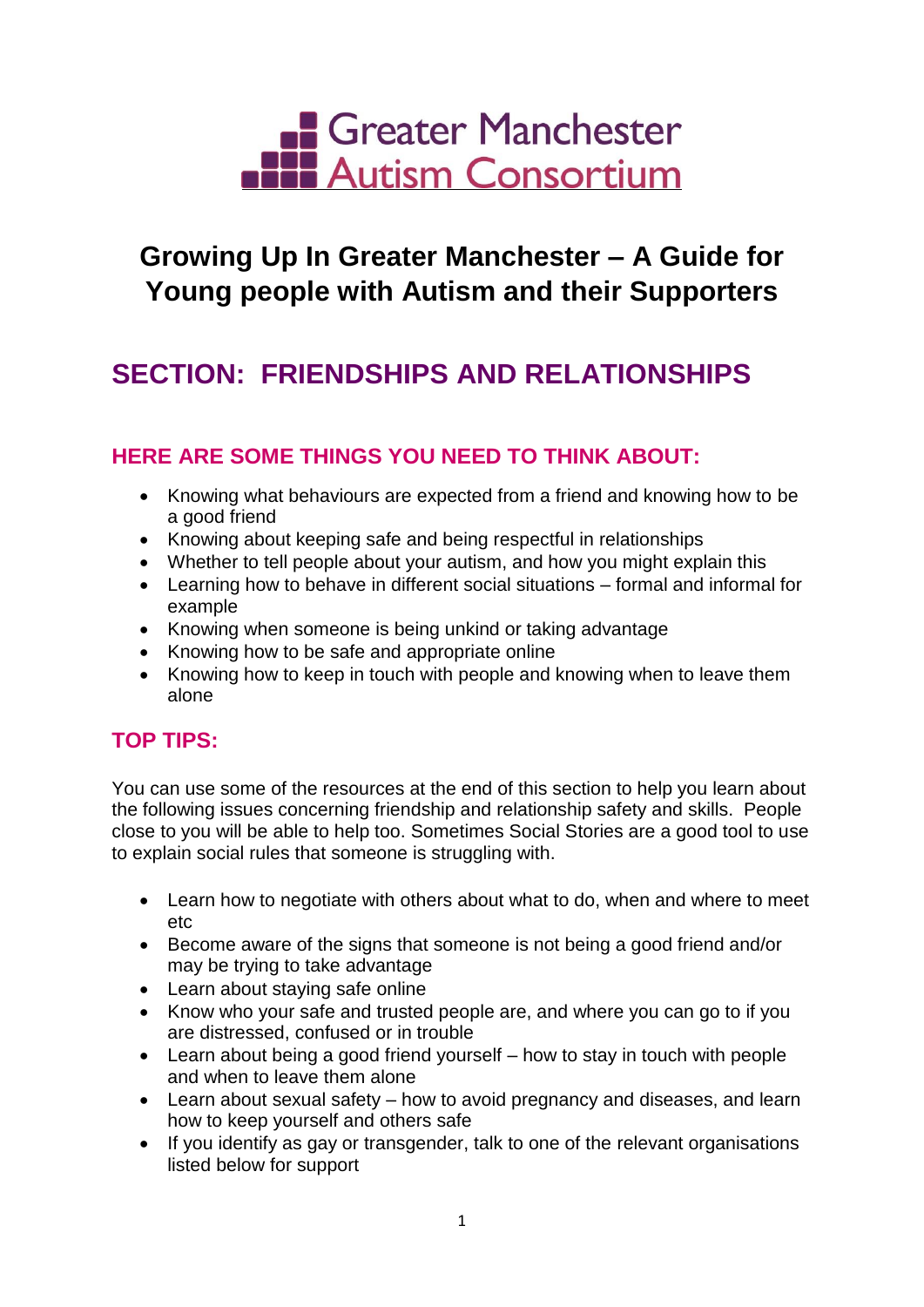## **SKILLS CHECKLIST:**

#### **Bronze level suggested targets -**

- I know when someone is happy, sad, or annoyed
- I know what a friend is and what a girlfriend or boyfriend is
- I can say 'no when someone does something I don't like
- I know who I can go to if someone has upset or hurt me
- $\bullet$  I can use a mobile phone
- I understand some body language

#### **Silver level suggested targets -**

- I recognise warning signs that someone is not a friend
- I know when someone fancies me/doesn't fancy me
- I know the law and what I can do and say online
- I have the phone numbers of close friends and family in my phone, and I know when it is appropriate to contact them
- I can say 'no' to doing something I don't feel comfortable with, whoever is asking

#### **Gold level suggested targets**

- I understand my sexuality
- I understand different relationship boundaries
- I can organise and attend social events with friends or colleagues when I want to
- I can problem solve relationship difficulties
- I know what to do when friendships go wrong
- I know how to disagree with friends and know what a good friend is
- $\bullet$  Lam safe online
- I know when I am being bullied and I know where I can go for support
- I understand what to do when things don't go to plan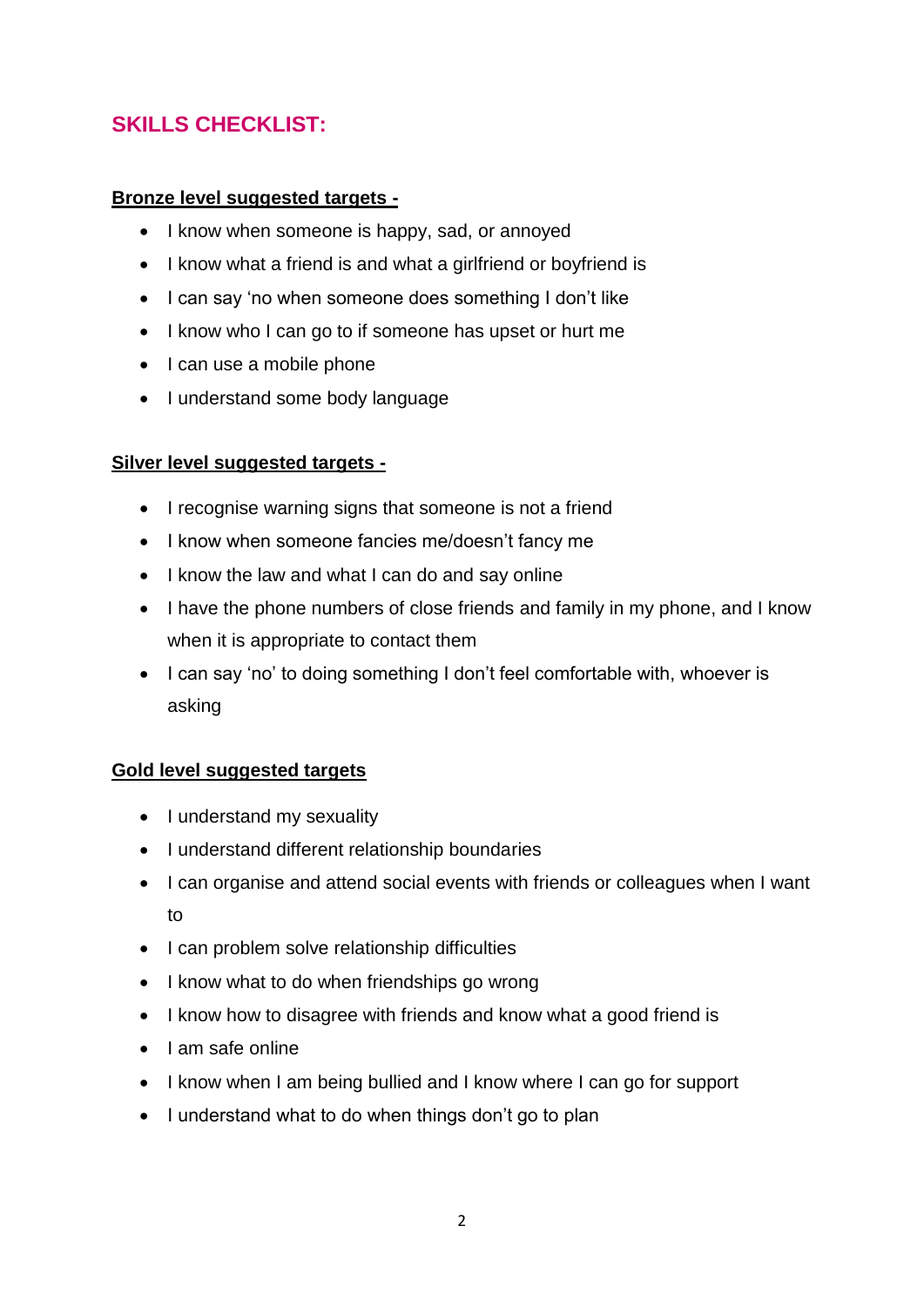## **RESOURCES AND USEFUL WEBSITES**

- **NAS E-Befriending Scheme** Tel: 02920 629314 or 07920295911 Email: [e-befriending@nas.org.uk](mailto:e-befriending@nas.org.uk)
- **e-Buddies a Best Buddy International Programme**  www.ebuddies.org/about/
- **NAS Trafford Buddy Scheme** A buddy scheme for people aged 10-18yrs in the borough. Volunteers are aged 16-25yrs. Befriending and Mentoring Coordinator Tel: 07768 463763 Email[:traffordbefriending@nas.org.uk](mailto:traffordbefriending@nas.org.uk)
- **PenPal section of NAS publication called Asperger United** free subscription [www.autism.org.uk/aspergerunited](http://www.autism.org.uk/aspergerunited)
- **Netbuddy** [www.netbuddy.org.uk](http://www.netbuddy.org.uk/)
- **The Heroes Project** including Frogtastic Club Nights and Autistic Superstars <http://www.heroesproject.org.uk/>
- **CHILDINE Tel No 0800 1111.** Lots of really good resources on many issues [https://www.childline.org.uk](https://www.childline.org.uk/)**/**
- **Greater Manchester Police Hate Crime** reporting Tel No 101 [http://www.gmp.police.uk/content/section.html?readform&s=C4D5E39C4F381](http://www.gmp.police.uk/content/section.html?readform&s=C4D5E39C4F3817F680257961004019B9) [7F680257961004019B9](http://www.gmp.police.uk/content/section.html?readform&s=C4D5E39C4F3817F680257961004019B9)
- **CRUSE Bereavement Care** Helpline Tel No 0808 808 1677 <http://www.cruse.org.uk/>
- **The Samartians** Helpline Tel No 116 123 <http://www.samaritans.org/>

#### **PUBERTY AND SEX EDUCATION RESOURCES:**

- NAS website [www.autism.org.uk/about/communication/sex-education.aspx](http://www.autism.org.uk/about/communication/sex-education.aspx) has some good information and resources listed
- **Jessica Kingsley, publisher** <http://www.jkp.com/uk/exploring-friendships-puberty-and-relationships>
	- **FPA – Family Planning Association** [www.fpa.org.uk](http://www.fpa.org.uk/) Resources also include info for parents/carers
- **Autism Sex Education** [www.autismsexeducation.com](http://www.autismsexeducation.com/) Davida Hartman is a Registered Psychologist with the Psychological Society of Ireland (PSI) and a member of the PSI ASD Special Interest Group. She's a regular